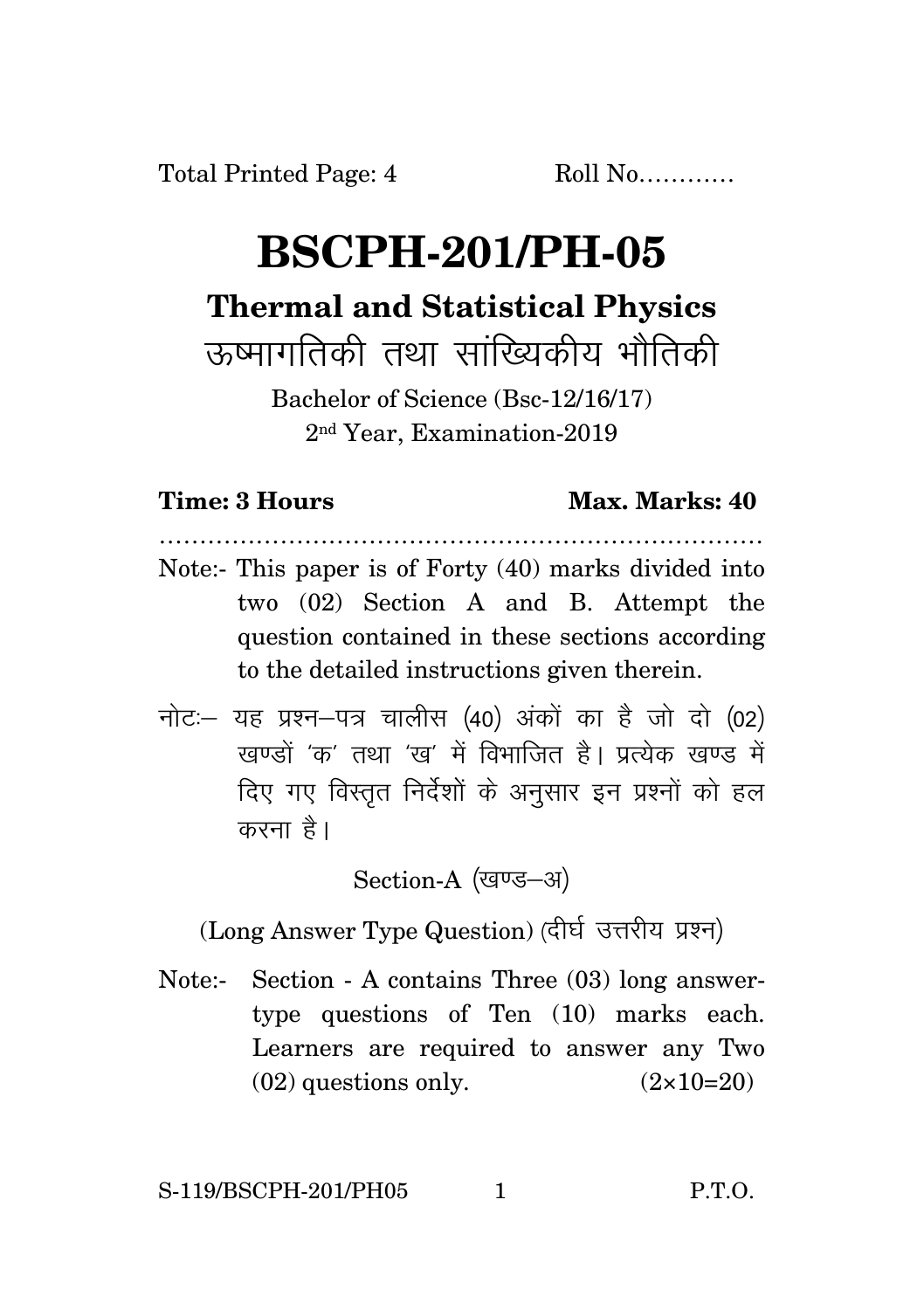- नोट:- खण्ड 'क' में तीन (03) दीर्घ उत्तरीय प्रश्न दिये गये हैं। प्रत्येक प्रश्न के लिए दस (10) अंक निर्धारित हैं। शिक्षार्थियों को इनमें से केवल दो (02) प्रश्नों के उत्तर टेने हैं।
- Distinguish between isothermal and adiabatic  $1<sub>1</sub>$ changes. Show that for an adiabatic change in a perfect gas  $PV<sup>r</sup>$  = constant. Where symbols have their usual meaning.

समतापीय तथा रूदोष्म परिवर्तनों में विभेद कीजिए। दर्शाइये कि एक आदर्श गैस में रूद्धोष्म परिवर्तन के लिए  $PVr = f$ नियत जहाँ संकेतों का अपना सामान्य तात्पर्य $\hat{\mathbf{z}}$ ।

- $\mathbf{Q}$ Derive Maxwell's thermodynamic equations connecting the thermodynamic quantities. ऊष्मागतिकी राशियों को जोड़ने वाली मैक्सवेल की ऊष्मागतिकी समीकरणों को व्यत्पन्न कीजिए।
- Establish Base Einstein distribution law 3. related to statistical mechanics and give its importance.

सांख्यिकीय यांत्रिकी से सम्बन्धित बोस – आइस्टीन वितरण नियम को स्थापित कीजिए।

 $\mathbf{2}$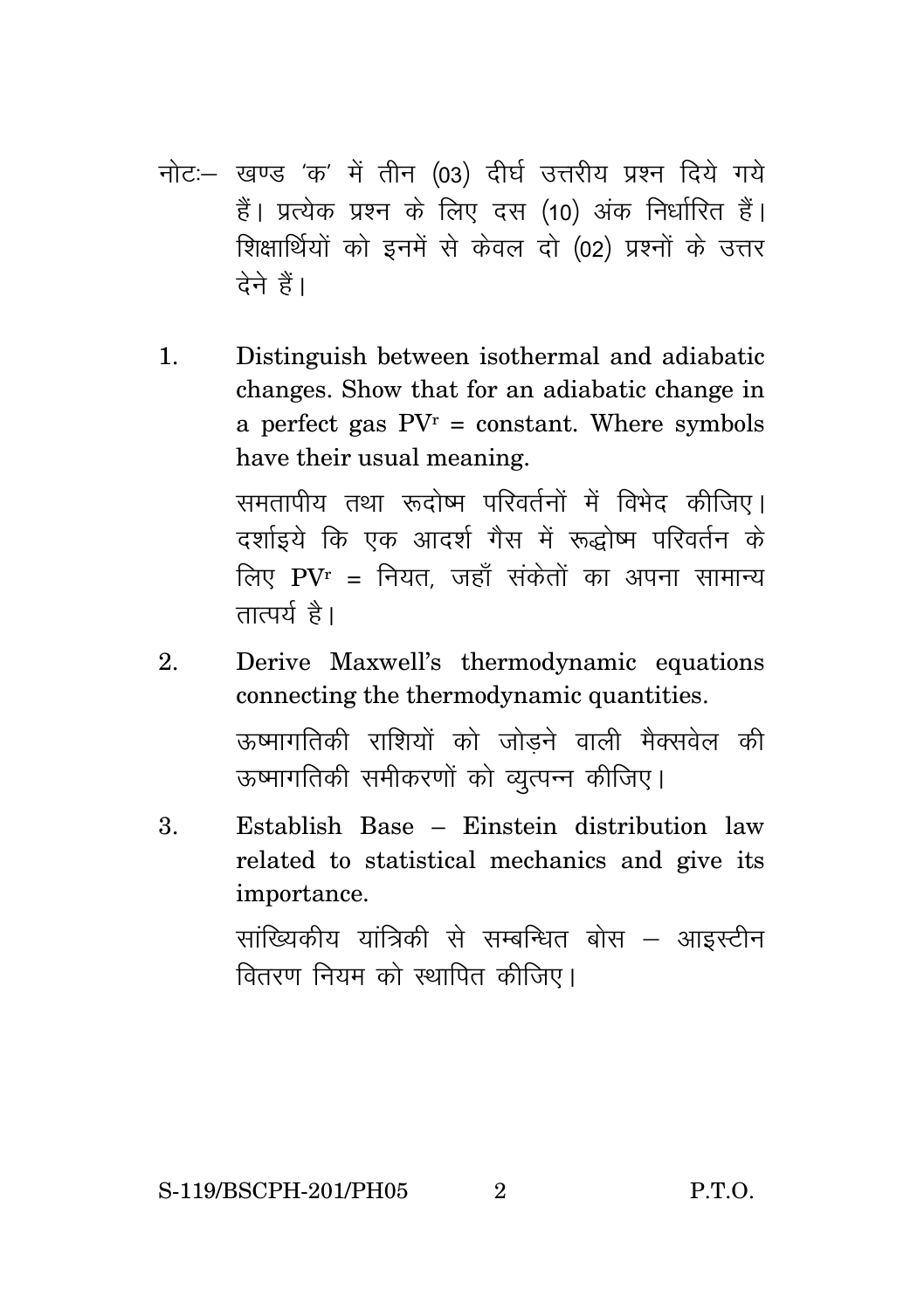## Section-B (खण्ड-ख)

(Short Answer Type Question) (लघु उत्तरीय प्रश्न)

- Note:- Section-B contains six (06) short answer type questions of five (05) marks each. Learners are required to answer any four (04) questions only.  $(5 \times 4=20)$
- **नोट**: खण्ड 'ख' में छः (06) लघु उत्तरीय प्रश्न दिये गये हैं। प्रत्येक प्रश्न के लिए पाँच (05) अंक निर्धरित हैं। शिक्षार्थियों को इनमें से केवल चार (04) प्रश्नों के उत्तर देने हैं।
- 1. Explain macroscopic and microscopic systems. स्थल और सक्ष्म निकायों की व्याख्या कीजिए।
- 2. "The entropy of a substance is a unique function of its state" Explain. ''किसी पदार्थ की एन्ट्रापी अपनी अवस्था का अद्वितीय फलन $\hat{\mathcal{B}}''$  व्याख्या कीजिए।
- 3. What are thermodynamic potentials? Explain. 'ऊष्मागतिकी विभव क्या है? व्याख्या कीजिए।

$$
S-119/BSCPH-201/PH05 \t\t 3 \t P.T.O.
$$